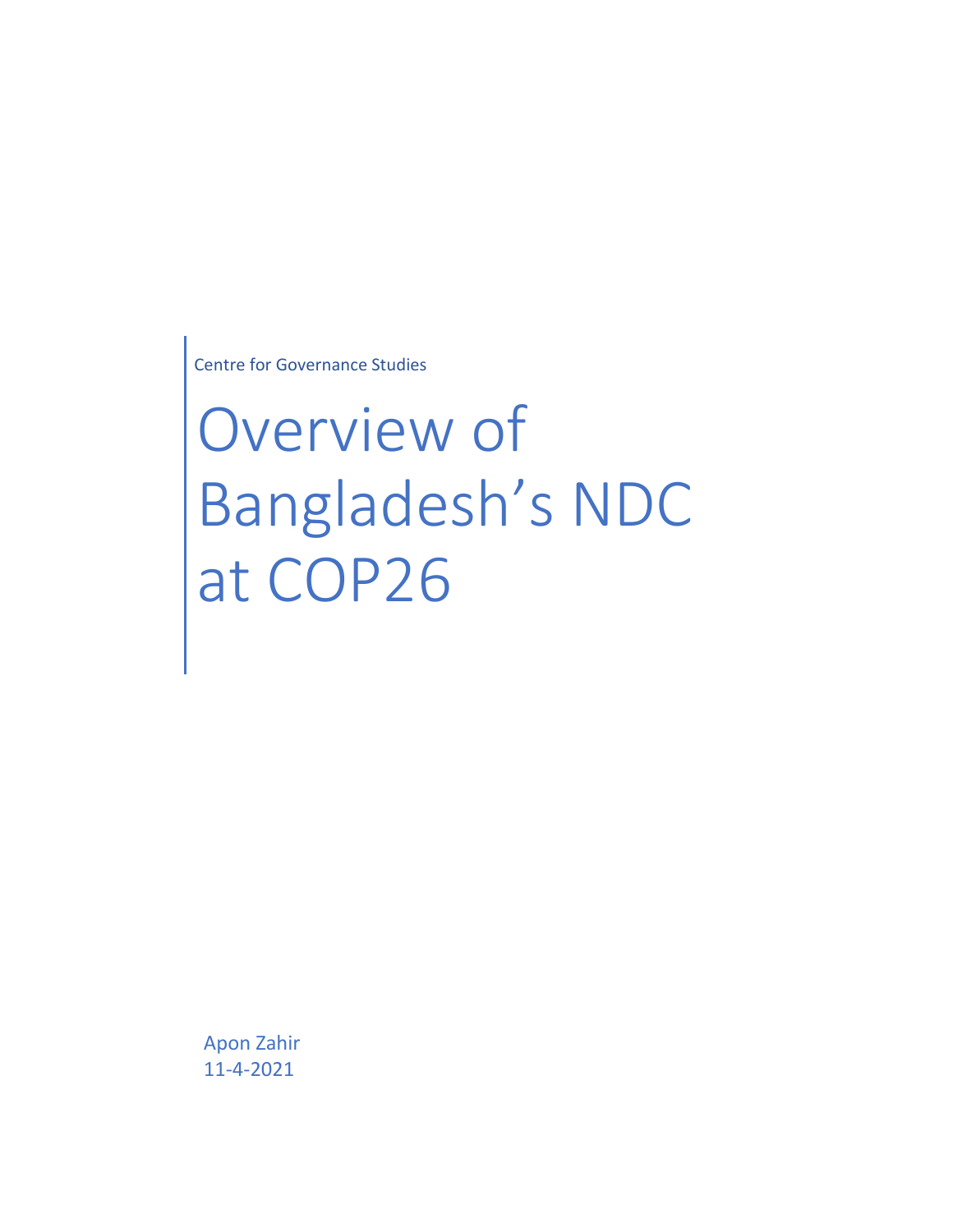The government of Bangladesh signed the Paris Climate Accords on 22nd April 2016. The clauses of the agreement were put into force by 4<sup>th</sup> November of the same year. According to the Paris Agreement, each member country is to outline and communicate their post-2020 climate actions, known as their Nationally determined contributions (NDCs).

The sole aim of the Paris Agreement (PA) is to change the current course towards combating climate change, harbouring a sustainable development pathway by limiting global warming within 1.5 - 2 degrees Celsius above pre-industrial levels. One of the key elements of the PA is the Nationally Determined Contributions (NDCs) previously referred to as Intended Nationally Determined Contributions (INDCs) before the ratification of PA. Bangladesh submitted its first INDC to UNFCCC on 25 September 2015, for three sectors (Power, Industry and Transport). Subsequently, Bangladesh prepared the NDC Implementation Roadmap and Action Plan in 2018.

This year, Bangladesh submitted its updated NDC which covers **Energy** (Power, transport, energy use in industry, residential, commercial, agriculture and brick manufacturing, F-gases and Fugitive emission), **Industrial Processes & Product Use (IPPU)**, **Agriculture, Forestry and other Land use (AFOLU)** and **Waste sectors**. With the submission of the new NDCs, we have now access to a plethora of climate data to analyse and predict Green House Gas (GHG) emission trends in Bangladesh.

## **NDC Base year and projection scenarios**

For the NDC update, 2012 has been considered for the base year following the Third National Communication of Bangladesh, detailing a comprehensive national GHG emission inventory for 2012. Energy, IPPU, AFOLU and Waste Sectors were considered for GHG emission inventory preparation.

It is stated in the NDC submission that in 2012 total GHG emission accounted for 169.05 million tons CO2 equivalent (MtCO2e). The Energy Sector held the highest contribution to the total GHG emission at 93.09 Mt CO2e or 55.07% of the total emission. Following that, the AFOLU sector contributed 27.35% of the total, Waste contributed 14.26%, and IPPU contributed 3.32%.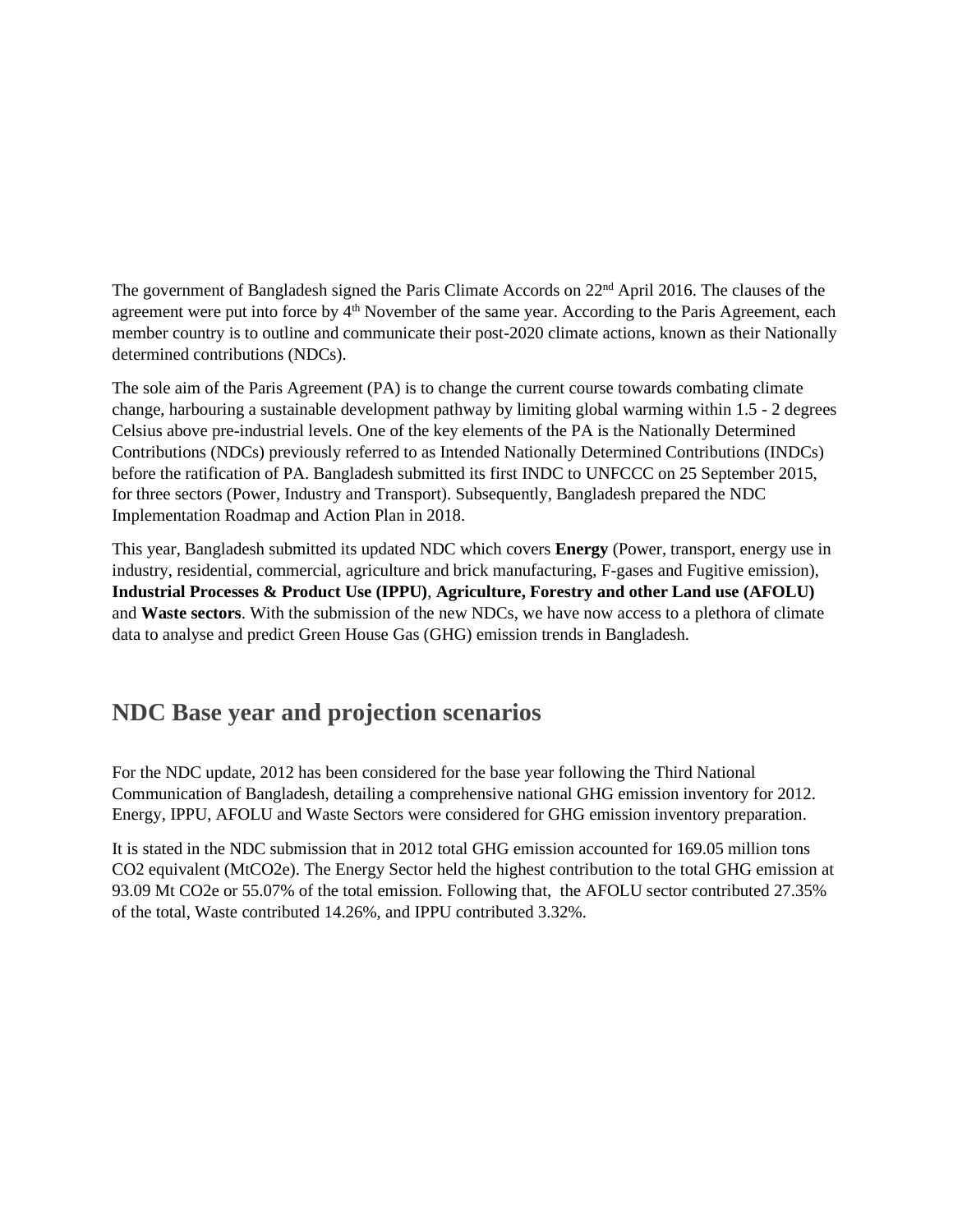

The NDC submission also provides an estimation of the level of GHG emissions Bangladesh might have in 2030. Fig 1 shows the estimated trend of GHG emissions in Bangladesh according to data from the NDC and the World Bank.

There are three main scenarios under which GHG emission levels in 2030 are projected in the report. They are:

- The Business as Usual scenario (BAU)
- The unconditional mitigation scenario
- The conditional mitigation scenario

The first is the Business as Usual (BAU) scenario which is prepared considering the contribution of emission sources and information collected from the relevant agencies of different ministries following the IPCC 2006 reporting guidelines. In this scenario, **Total GHG emission is found to be increased from 169.05 Mt CO2e in 2012 to 409.4 Mt CO2e in 2030 under the BAU scenario** with an increase of 2.4 times than base year. This scenario represents the projected GHG emission levels if no mitigation action is taken. Fig 2 shows the sector-wise emission increase presented in the NDC submission:

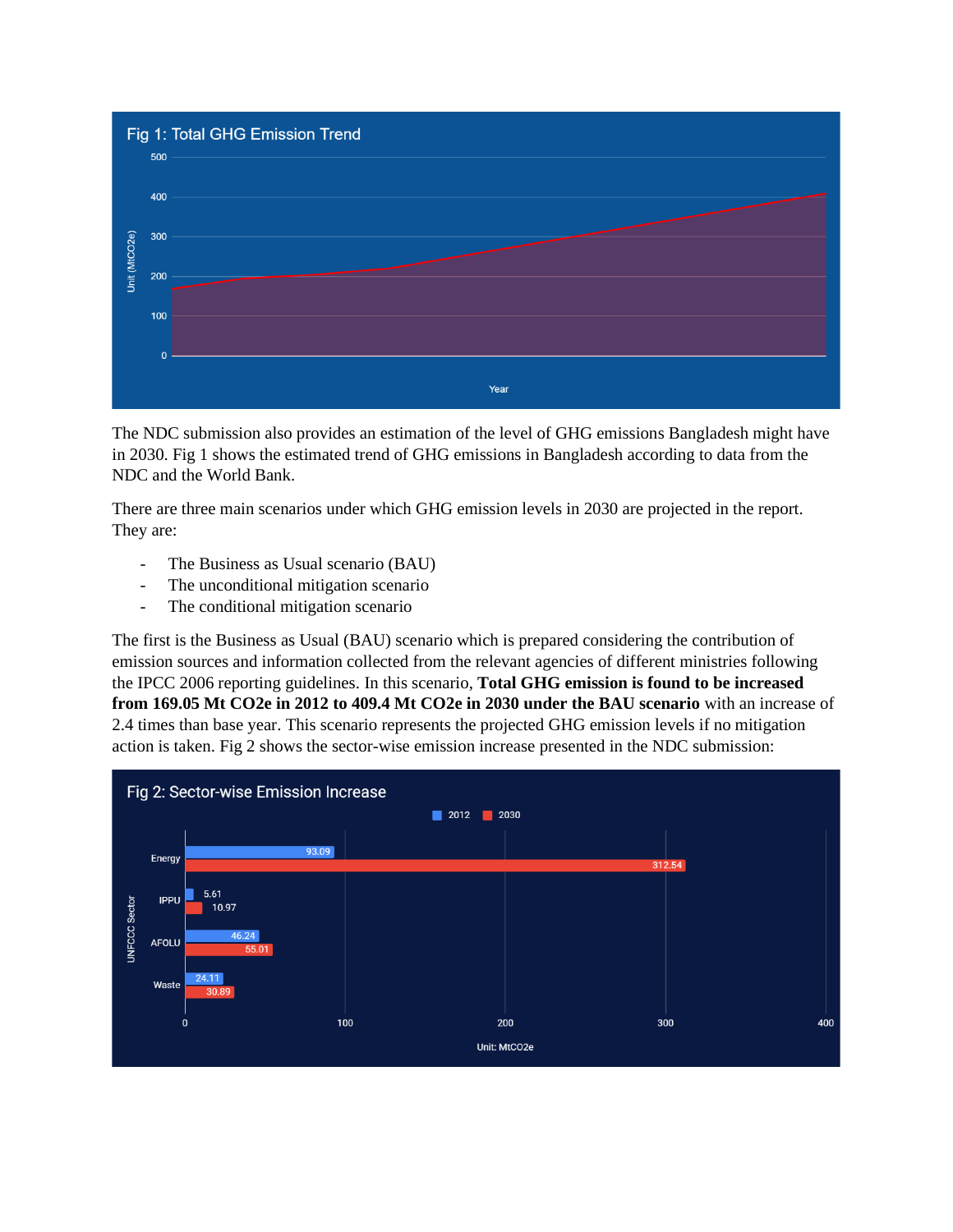As shown in Fig 2, the sector-wise emissions under the BAU scenario by 2030 are 312.54 Mt CO2e (76.34% of total) in Energy; 10.97 Mt CO2e (2.68% of total) in IPPU; 55.01 Mt CO2e (13.44% of total) in AFOLU; and 30.89 Mt CO2e (7.55% of total) in Waste Sectors.

The highest contribution (24.91% of total) of GHG emission is found for Industry (energy) subsector followed by Power (23.24% of total) and Transport (8.86% of total) under the Energy Sector. A detailed breakdown of emissions by subsectors is provided in Fig 3:

| Fig 3: Tree map<br><b>Sub-Sector Emissions</b> |                        |                     |                     |                                  |                                                                           |                        |
|------------------------------------------------|------------------------|---------------------|---------------------|----------------------------------|---------------------------------------------------------------------------|------------------------|
|                                                | <b>Energy (76.33%)</b> |                     |                     |                                  | <b>AFOLU (13.44%)</b>                                                     |                        |
| <b>Industry (24.91%)</b>                       | Power (23.24%)         | Transport (8.86%)   |                     |                                  | Agriculture and Livestock<br>(13.35%)                                     |                        |
|                                                |                        | Households (7.43%)  |                     |                                  |                                                                           |                        |
|                                                |                        |                     |                     |                                  | <b>Waste (7.55%)</b>                                                      | <b>IPPU</b><br>(2.68%) |
|                                                |                        | Brick Kilns (5.86%) | Agriculture (2.48%) |                                  |                                                                           |                        |
|                                                |                        |                     | Fugitive<br>(2.03%) | <b>Commer</b><br>cial<br>(0.82%) | Municipal Solid Waste<br>  and Wastewater (7.55%) Fertilizer<br>  (2.68%) | Cement                 |
|                                                |                        |                     |                     | <b>F</b> Gases<br>(0.7%)         |                                                                           |                        |

The second scenario is the Unconditional Mitigation Scenario. In the unconditional scenario, GHG emissions would be **reduced by 27.56 Mt CO2e (6.73%) below BAU in 2030** in the respective sectors. 26.3 Mt CO2e (95.4%) of this emission reduction will be from the Energy sector while 0.64 (2.3%) and 0.6 (2.2%) Mt CO2e reduction will be from AFOLU (agriculture) and waste sector respectively. There will be no reduction in the IPPU sector.

The third is the Conditional Mitigation Scenario. In the conditional scenario, GHG emissions would be **reduced by 61.9 Mt CO2e (15.12%) below BAU in 2030** in the respective sectors. This reduction is in addition to the proposed reductions in the unconditional scenario. The conditional mitigation measures will be implemented by Bangladesh, only if there is external financial/technology support. The conditional scenario has 59.7Mt CO2e (96.46%) emission reduction from the Energy sector, while 0.4 (0.65%) and 1.84 (2.97%) Mt CO2e reduction will be from AFOLU (agriculture) and Waste Sector respectively. There will be no reduction in the IPPU Sector. Fig 4 shows the estimated GHG reduction under unconditional and conditional scenarios: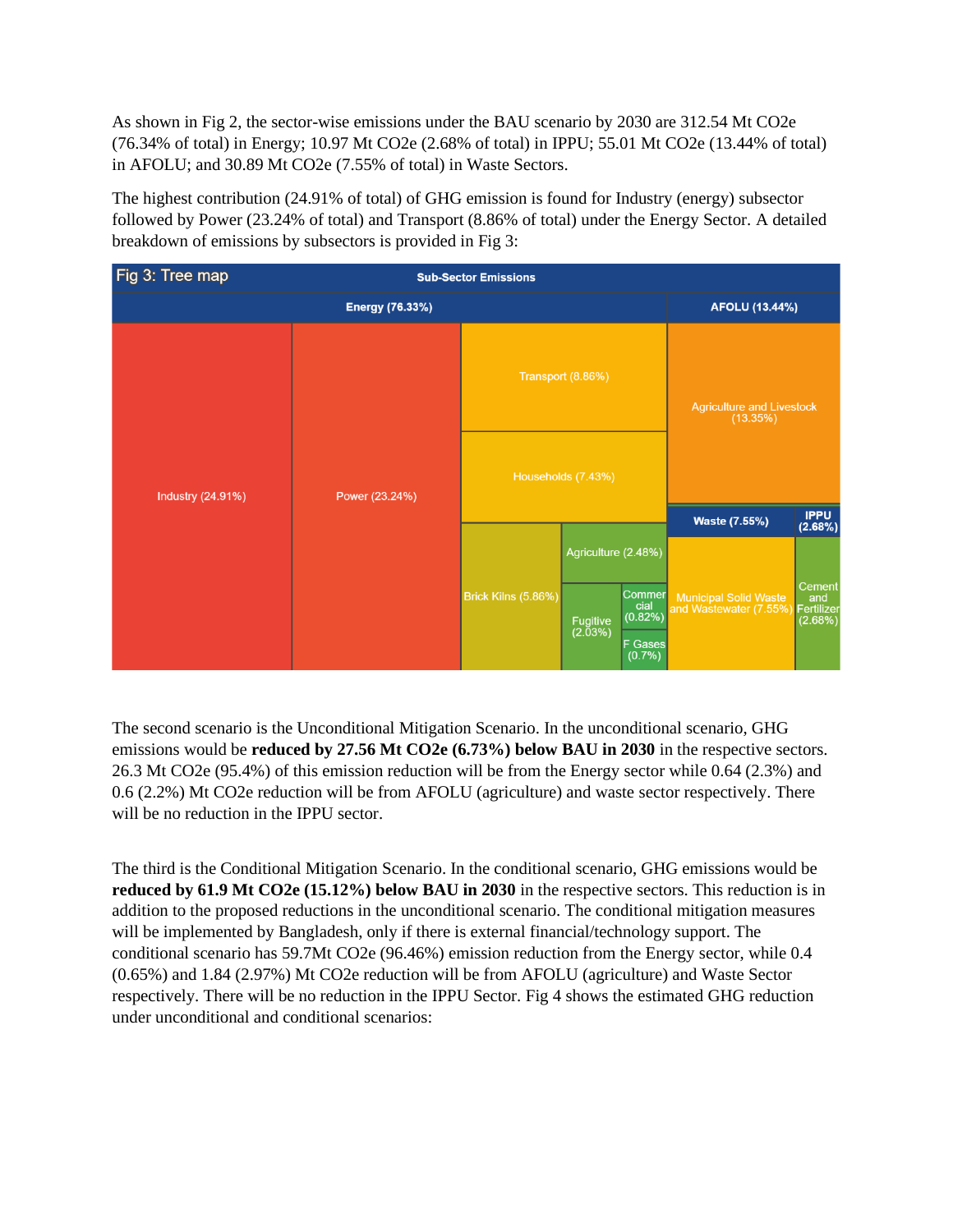

Fig 5 shows the estimated cost difference in implementation between the unconditional and conditional mitigation actions:



## **Mitigation Actions:**

| <b>Unconditional Scenario</b>                  | <b>Conditional Scenario</b>                    |  |
|------------------------------------------------|------------------------------------------------|--|
| <b>Energy Sector</b>                           |                                                |  |
| <b>Power</b>                                   |                                                |  |
| Implementation of renewable energy projects of | Implementation of renewable energy projects of |  |
| 911.8 MW                                       | 4114.3 MW                                      |  |
| Grid-connected Solar-581 MW, Wind-149 MW,      | Grid-connected Solar-2277 MW, Wind-597 MW,     |  |
| Biomass-20 MW, Biogas-5 MW, New Hydro-100      | Biomass-50 MW, Biogas-5 MW, New Hydro-1000     |  |
| MW, SolarMini-grid-56.8 MW                     | MW, SolarMini-grid-56.8 MW, Waste to           |  |
|                                                | Electricity- 128.5 MW                          |  |
| Installation of new Combined Cycle Gas based   | Coal power plant with Ultra supercritical      |  |
| power plant (3208 MW)                          | technology-12147 MW                            |  |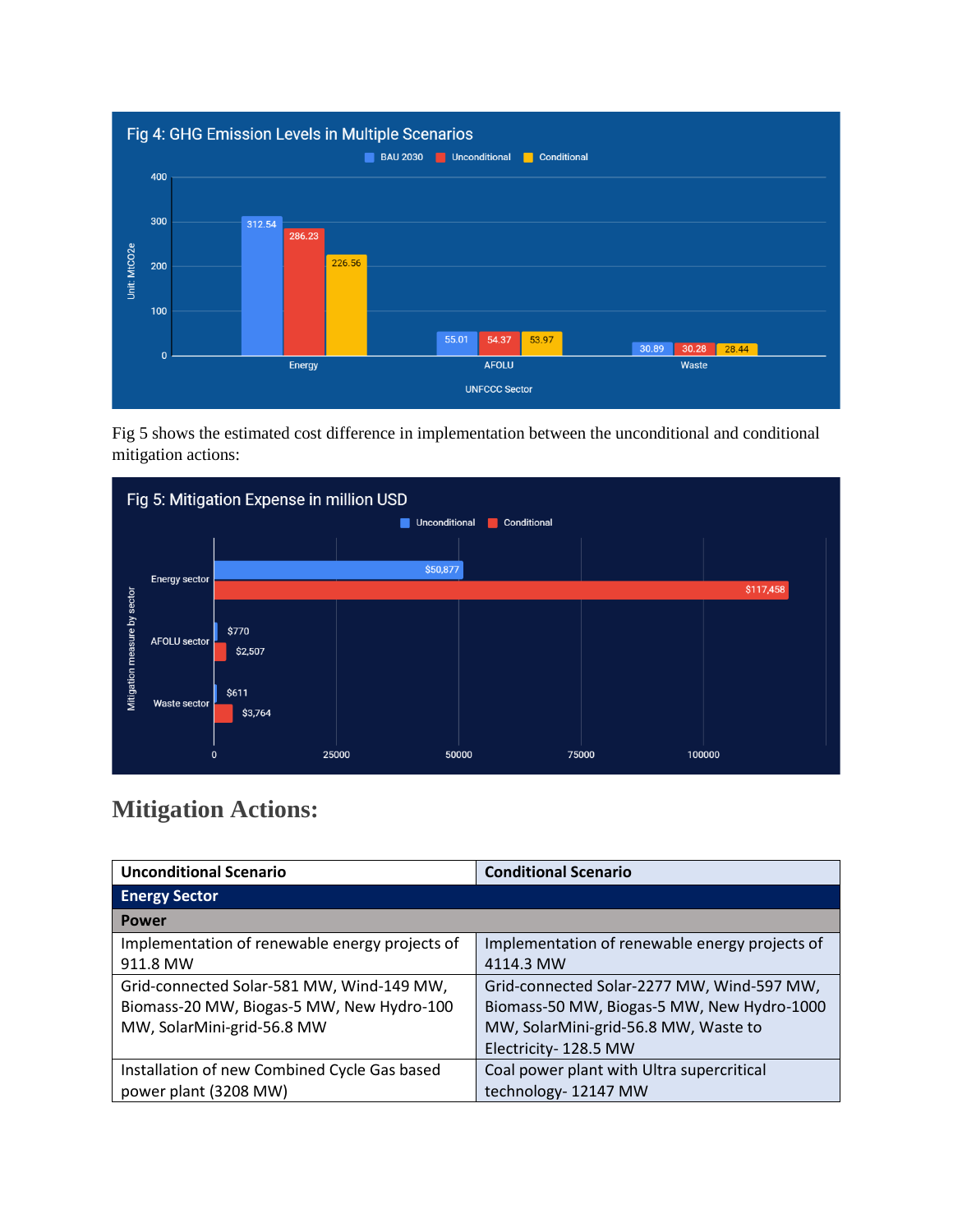| <b>Efficiency improvement of Existing Gas Turbine</b>              | Installation of new Combined Cycle Gas based                                              |  |  |
|--------------------------------------------------------------------|-------------------------------------------------------------------------------------------|--|--|
| power plant (570 MW)                                               | power plant (5613 MW)                                                                     |  |  |
| Installation of prepaid meter                                      | Efficiency improvement of Existing Gas Turbine                                            |  |  |
|                                                                    | power plant (570 MW)                                                                      |  |  |
|                                                                    | Installation of prepaid meter                                                             |  |  |
|                                                                    | Bring down total T&D loss to a single digit by<br>2030                                    |  |  |
|                                                                    |                                                                                           |  |  |
| <b>Transport</b>                                                   |                                                                                           |  |  |
| Improvement of road traffic congestion (5%                         | Improvement of road traffic congestion (15%                                               |  |  |
| improvement in fuel efficiency)                                    | improvement in fuel efficiency)                                                           |  |  |
| Widening of roads (2 to 4 lanes) and improving                     | Widening of roads (2 to 4 lanes) and improving                                            |  |  |
| road quality                                                       | road quality                                                                              |  |  |
| Construct NMT and bicycle lanes                                    | <b>Construct NMT and bicycle lanes</b>                                                    |  |  |
| Electronic Road Pricing (ERP) or congestion                        | Electronic Road Pricing (ERP) or congestion                                               |  |  |
| charging                                                           | charging                                                                                  |  |  |
| Reduction of private cars and encourage electric                   | Reduction of private cars and encourage electric                                          |  |  |
| and hybrid vehicles<br>Development of Urban Transport Master Plans | and hybrid vehicles<br>Development of Urban Transport Master Plans                        |  |  |
| (UTMP) to improve transport systems in line with                   | (UTMP) to improve transport systems in line with                                          |  |  |
| the Urban Plan/ City Plan for all major cities and                 | the Urban Plan/ City Plan for all major cities and                                        |  |  |
| urban area                                                         | urban area                                                                                |  |  |
| Introducing Intelligent Transport System (ITS)                     | Introducing Intelligent Transport System (ITS)                                            |  |  |
| based public transport management system to                        | based public transport management system to                                               |  |  |
| ensure better performance, enhance reliability,                    | ensure better performance, enhance reliability,                                           |  |  |
| safety and service                                                 | safety and service                                                                        |  |  |
| Modal shift from road to rail (10% modal shift of                  | Establish charging station network and electric                                           |  |  |
| passenger-km through different Transport                           | buses in major cities                                                                     |  |  |
| projects such as BRT, MRT in major cities, Multi-                  |                                                                                           |  |  |
| modal hub creation, Padma Bridge etc.                              |                                                                                           |  |  |
| Purchase of modern rolling stock and signalling                    | Modal shift from road to rail (25% modal shift of                                         |  |  |
| system for railway                                                 | passenger-km) through different Transport                                                 |  |  |
|                                                                    | projects such as BRT, MRT in major cities, Multi-<br>modal hub creation, new bridges etc. |  |  |
| Electrification of the railway system and double-                  | Purchase of modern rolling stock and signalling                                           |  |  |
| track construction                                                 | system for railway                                                                        |  |  |
| Improved and enhanced Inland Water Transport                       | Electrification of the railway system and double-                                         |  |  |
| (IWT) system (Improve navigation for regional,                     | track construction                                                                        |  |  |
| sub-regional, and local routes, improve                            |                                                                                           |  |  |
| maintenance of water vessel to enhance engine                      |                                                                                           |  |  |
| performance, introduce electric water vessel etc.)                 |                                                                                           |  |  |
|                                                                    | Improved and enhanced Inland Water Transport                                              |  |  |
|                                                                    | (IWT) system (Improve navigation for regional,                                            |  |  |
|                                                                    | sub-regional, and local routes, improve                                                   |  |  |
|                                                                    | maintenance of water vessel to enhance engine                                             |  |  |
|                                                                    | performance, introduce electric water vessel etc.)                                        |  |  |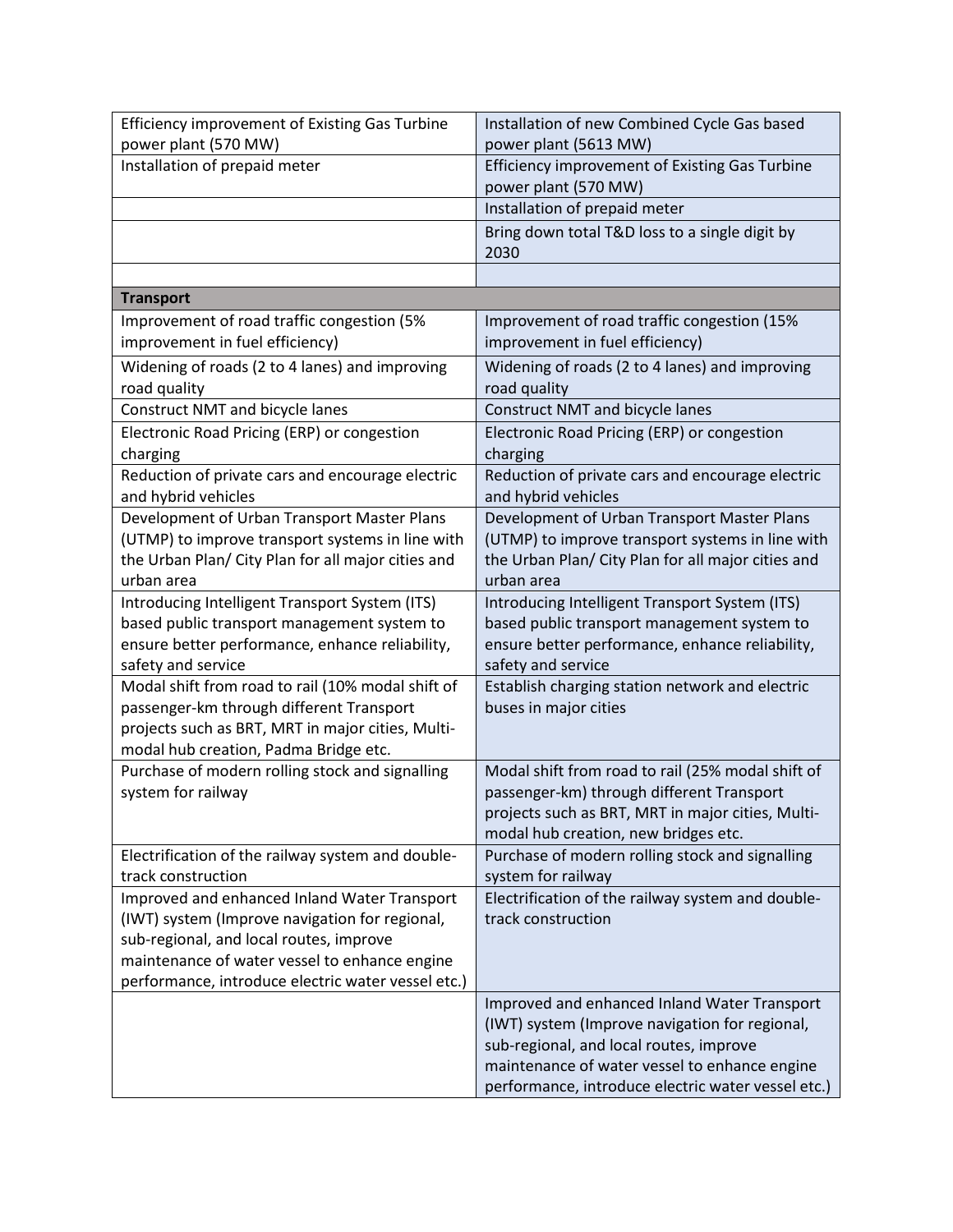| <b>Industry</b>                                                                                                                                                   |                                                                                                                                                                   |  |
|-------------------------------------------------------------------------------------------------------------------------------------------------------------------|-------------------------------------------------------------------------------------------------------------------------------------------------------------------|--|
| Achieve 10% Energy efficiency in the Industry<br>sub-sector through measures according to the<br><b>Energy Efficiency and Conservation Master Plan</b><br>(EECMP) | Achieve 20% Energy efficiency in the Industry<br>sub-sector through measures according to the<br><b>Energy Efficiency and Conservation Master Plan</b><br>(EECMP) |  |
|                                                                                                                                                                   | Promote green Industry                                                                                                                                            |  |
|                                                                                                                                                                   | Promote carbon financing                                                                                                                                          |  |
|                                                                                                                                                                   |                                                                                                                                                                   |  |
| <b>Agriculture</b>                                                                                                                                                |                                                                                                                                                                   |  |
| Implementation of 5925 Nos. solar irrigation<br>pumps (generating 176.38MW) for agriculture                                                                       | Implementation of 4102 Nos. solar irrigation<br>pumps (generating 164 MW) for agriculture                                                                         |  |
| <b>Brick Kilns</b>                                                                                                                                                |                                                                                                                                                                   |  |
| 14% emission reduction through Banning Fixed<br>Chimney kiln (FCK), encourage advanced<br>technology and non-fired brick use                                      | 47% emission reduction through Banning Fixed<br>Chimney kiln (FCK), encourage advanced<br>technology and non-fired brick use                                      |  |
|                                                                                                                                                                   |                                                                                                                                                                   |  |
| <b>Residential and Commercial</b>                                                                                                                                 |                                                                                                                                                                   |  |
| Use energy-efficient appliances in household and<br>commercial buildings (achieve 5% and 12%<br>reduction in emission respectively)                               | Use energy-efficient appliances in household and<br>commercial buildings (achieve 19% and 25%<br>reduction in emission respectively)                              |  |
|                                                                                                                                                                   |                                                                                                                                                                   |  |
| <b>F-Gases</b>                                                                                                                                                    |                                                                                                                                                                   |  |
| Reduction of Ozone Depleting Gases (HCFCs) use<br>in air conditioning as per Montreal protocol<br>targets by 2025                                                 | Reduction of Ozone Depleting Gases (HCFCs) use<br>in air conditioning after 2025.                                                                                 |  |
|                                                                                                                                                                   |                                                                                                                                                                   |  |
| <b>Fugitive Emission</b>                                                                                                                                          |                                                                                                                                                                   |  |
| N/A                                                                                                                                                               | 51% emission reduction from Gas leakage<br>through CDM projects                                                                                                   |  |
|                                                                                                                                                                   |                                                                                                                                                                   |  |
| <b>Forestry</b>                                                                                                                                                   |                                                                                                                                                                   |  |
| Increase forest cover.                                                                                                                                            | Maintain the forest cover and tree cover through<br>collaborative forest management, social forestry<br>and other programs.                                       |  |
| Increase tree cover from 22.37% (2014) to 24%.                                                                                                                    | Forest conservation by Scale-up of alternative<br>income-generating activity for forest-dependent<br>communities-55,000 nos. families                             |  |
| Afforestation and reforestation in the coastal<br>areas, islands and degraded areas - 150,000 ha.                                                                 | Co-management in Protected areas -72,000 ha                                                                                                                       |  |
| Restore the deforested forests - 137,800 ha at<br>the hill and plain land sal forest.                                                                             | Additional coastal afforestation activities.                                                                                                                      |  |
| Restore the degraded forests - 200,000 ha at the<br>hill and plain land sal forest.                                                                               | Maintain the restoration of degraded or<br>deforested areas.                                                                                                      |  |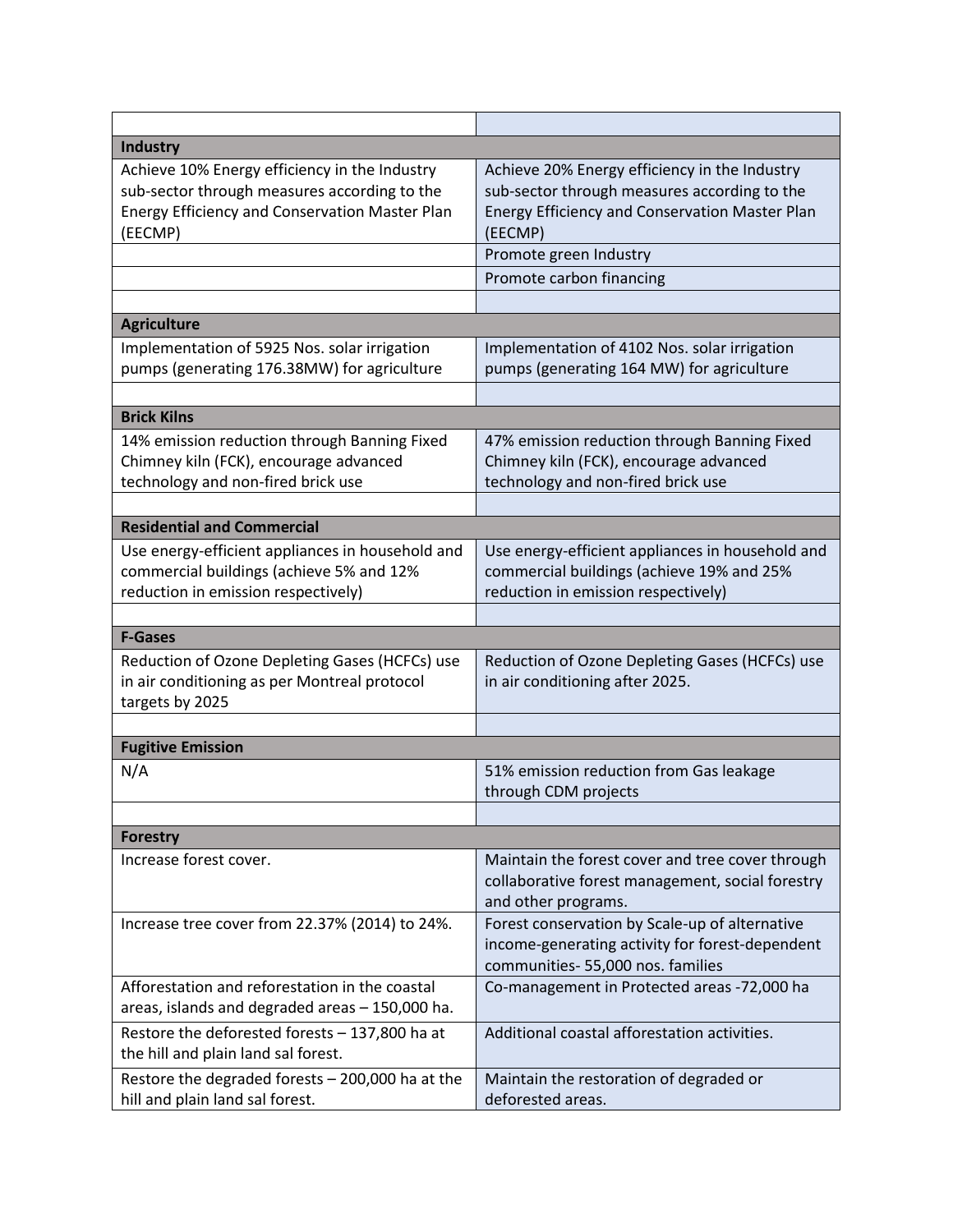| Plantation in roadsides, embankments, private                       | Plantation in roadsides, embankments, private                        |  |
|---------------------------------------------------------------------|----------------------------------------------------------------------|--|
| lands etc.                                                          | lands etc.                                                           |  |
|                                                                     |                                                                      |  |
| <b>AFOLU Sector</b>                                                 |                                                                      |  |
| <b>Agriculture</b>                                                  |                                                                      |  |
|                                                                     |                                                                      |  |
| Methane emission reduction from Ricefield:                          | Methane emission reduction from Ricefield                            |  |
| <b>Upscaling Alternate Wetting and Drying</b>                       | <b>Upscaling Alternate Wetting and Drying</b>                        |  |
| (AWD) in dry season rice field in 50,000                            | (AWD) in dry season rice field in 100,000                            |  |
| ha of croplands                                                     | ha of croplands                                                      |  |
| Rice Varietal Improvement for 1,111,000<br>$\overline{\phantom{a}}$ | Rice Varietal Improvement for 2,129,000                              |  |
| ha croplands                                                        | ha croplands                                                         |  |
| Nitrous Oxide emission reduction from nitrogen-                     |                                                                      |  |
| based Fertilizer:                                                   | Nitrous Oxide emission reduction from nitrogen-<br>based Fertilizer: |  |
| 209,000 ha cropland Management (leaf                                | 627,000 ha cropland Management (leaf                                 |  |
| colour chart, soil test based fertilizer                            | colour chart, soil test based fertilizer                             |  |
| application, less tillage barn management                           | application, less tillage barn management                            |  |
| etc.)                                                               | $etc.$ )                                                             |  |
| Improvement of fertilizer management                                | Improvement of fertilizer management                                 |  |
| (deep placement of urea in rice field,                              | (deep placement of urea in rice field,                               |  |
| training, awareness) in 50,000 ha                                   | training, awareness) in 150,000 ha                                   |  |
| Bringing more area under pulse                                      | Bringing more area under pulse                                       |  |
| cultivation                                                         | cultivation                                                          |  |
| Methane emission from Enteric Fermentation:                         | Methane emission from Enteric Fermentation:                          |  |
| Replacement of low-productive animals                               | Replacement of low-productive animals                                |  |
| with high producing crossbred cattle                                | with high producing crossbred cattle                                 |  |
| (Large Ruminant - 0.94 million and Small                            | (Large Ruminant - 1.882 million and                                  |  |
| Ruminant - 0.89 million)                                            | Small Ruminant - 1.776 million)                                      |  |
| Feed improvement by using a balanced<br>$\overline{\phantom{a}}$    | Feed improvement by using a balanced                                 |  |
| diet and beneficial micro-organisms for                             | diet and beneficial micro-organisms for                              |  |
| livestock (Large Ruminant - 0.51 million                            | livestock (Large Ruminant - 1.013 million                            |  |
| and Small Ruminant - 0.68 million)                                  | and Small Ruminant - 1.355 million)                                  |  |
|                                                                     |                                                                      |  |
| Methane and Nitrous Oxide emission from                             | Methane and Nitrous Oxide emission from                              |  |
| Manure management:                                                  | Manure management:                                                   |  |
| Improved manure management through                                  | Improved manure management through                                   |  |
| promotion of mini biogas plants (57,000<br>nos.)                    | promotion of mini biogas plants (107,000<br>nos.)                    |  |
| Awareness and training programme<br>$\overline{\phantom{a}}$        | Awareness and training programme                                     |  |
|                                                                     |                                                                      |  |
| <b>Waste Sector</b>                                                 |                                                                      |  |
| Establishment of Waste to Energy plant                              | Establishment of Incineration plant in 3                             |  |
| in Dhaka                                                            | Cities                                                               |  |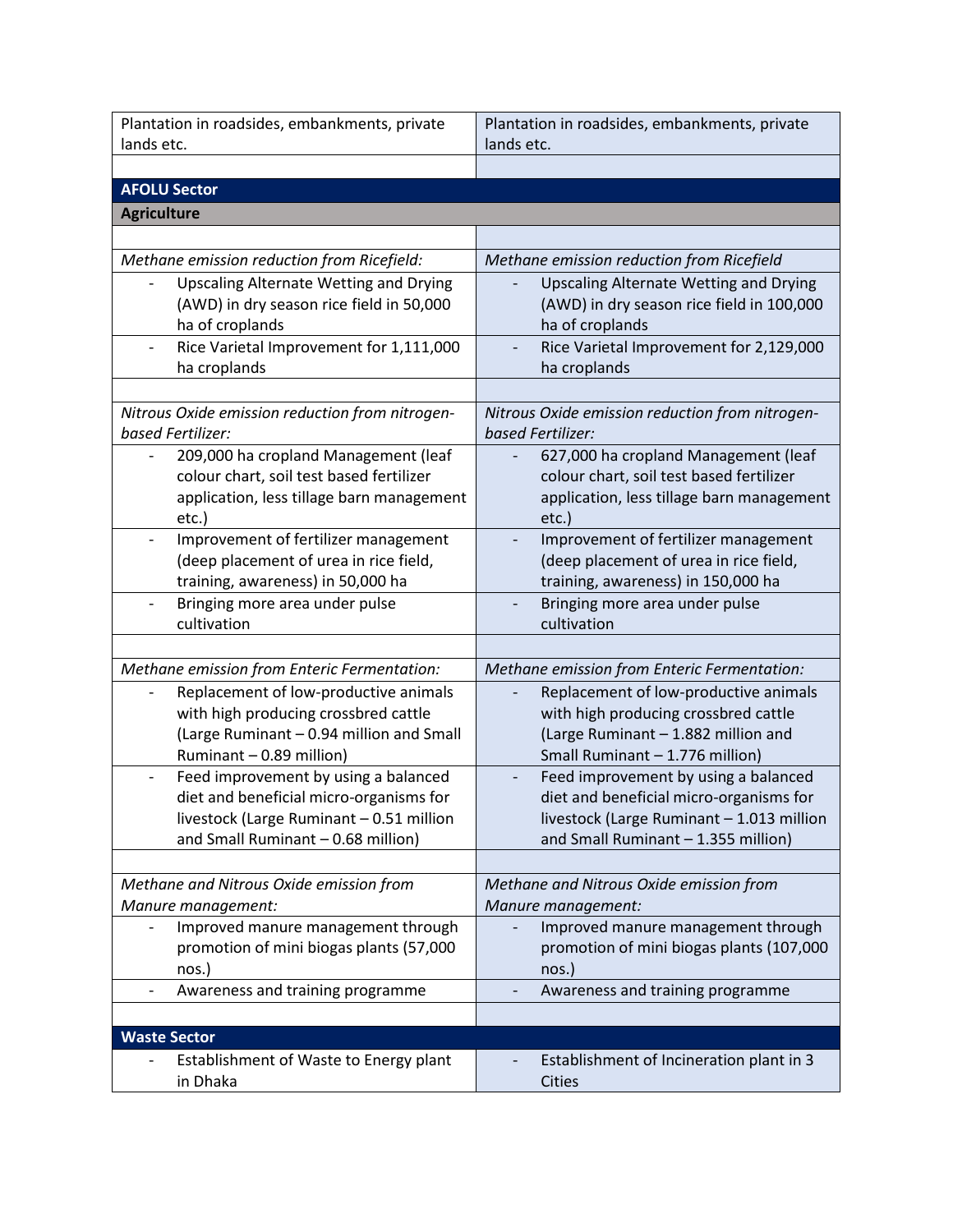| Establishment of Incineration plant in                                     | Implementation of wastewater                                                                                               |
|----------------------------------------------------------------------------|----------------------------------------------------------------------------------------------------------------------------|
| one City                                                                   | treatment plants in several cities                                                                                         |
| Regional Integrated Landfill and Resource<br>Recovery Facility in One City | Expansion of Regional Integrated Landfill<br>$\overline{\phantom{a}}$<br>and Resource Recovery Facility in other<br>cities |
|                                                                            |                                                                                                                            |

## **Adaptation actions:**

#### Sustainable Ecosystem and Livelihood

Bangladesh Forest Department (BFD) is currently implementing the Sustainable Forests & Livelihoods Project (SUFAL) supported by World Bank, to improve forest management and increase benefits for forest-dependent communities in targeted sites by financing nearly 79,000 hectares of forests on public and private lands, including about 22,000 hectares of coastal green belt across 147 Upazilas (subdistricts). The project emphasizes sustainable livelihood options for the forest-dependent communities and engages them in ecosystem management to ensure the sustainability of the forest resources. Some of the completed projects for sustainable ecosystem management are- Climate Resilient Ecosystem and Livelihoods (CREL), Integrating Community-based Adaptation into Afforestation and Reforestation Programme in Bangladesh and Climate Resilient Participatory Afforestation and Reforestation Project (CRPARP). These projects helped reduce forest degradation and to build the long-term resilience of selected communities to climate change.

#### Disaster Management

The Coastal Embankment Improvement Project (CEIP) has helped Bangladesh mitigate some of the most significant impacts of cyclones and flooding and enhanced emergency response in the coastal region. The project costs US\$ 400 million and is supported by the Pilot Program for Climate Resilience (PPCR), a targeted fund within the Climate Investment Funds (CIF) framework. Since 2013, the project has increased the protection of 183,900 people including 91,950 women with increased resilience to climate change in selected regions from tidal flooding and storm surges. As of May 2019, the project has protected 21,700 ha of gross area and upgraded 130.58 km embankment. A comprehensive analysis is being undertaken to understand the coastal dynamics better and increase climate resilience in the coastal area. Other relevant programs that have been implemented over the last decade are National Resilience Programme, Project for Enhancing Capacity on Planning and Implementation of Regional Disaster Risk Reduction, Information Management System for Disaster Risk Management, Enhancing the Capacity of CPP Volunteers and Coastal fisherman to Cope with Climate Change, Construction of Multipurpose Cyclone Shelters in Coastal Areas and Construction of Flood Shelter in Flood Prone Areas across the Country and Comprehensive Disaster Management Programme II.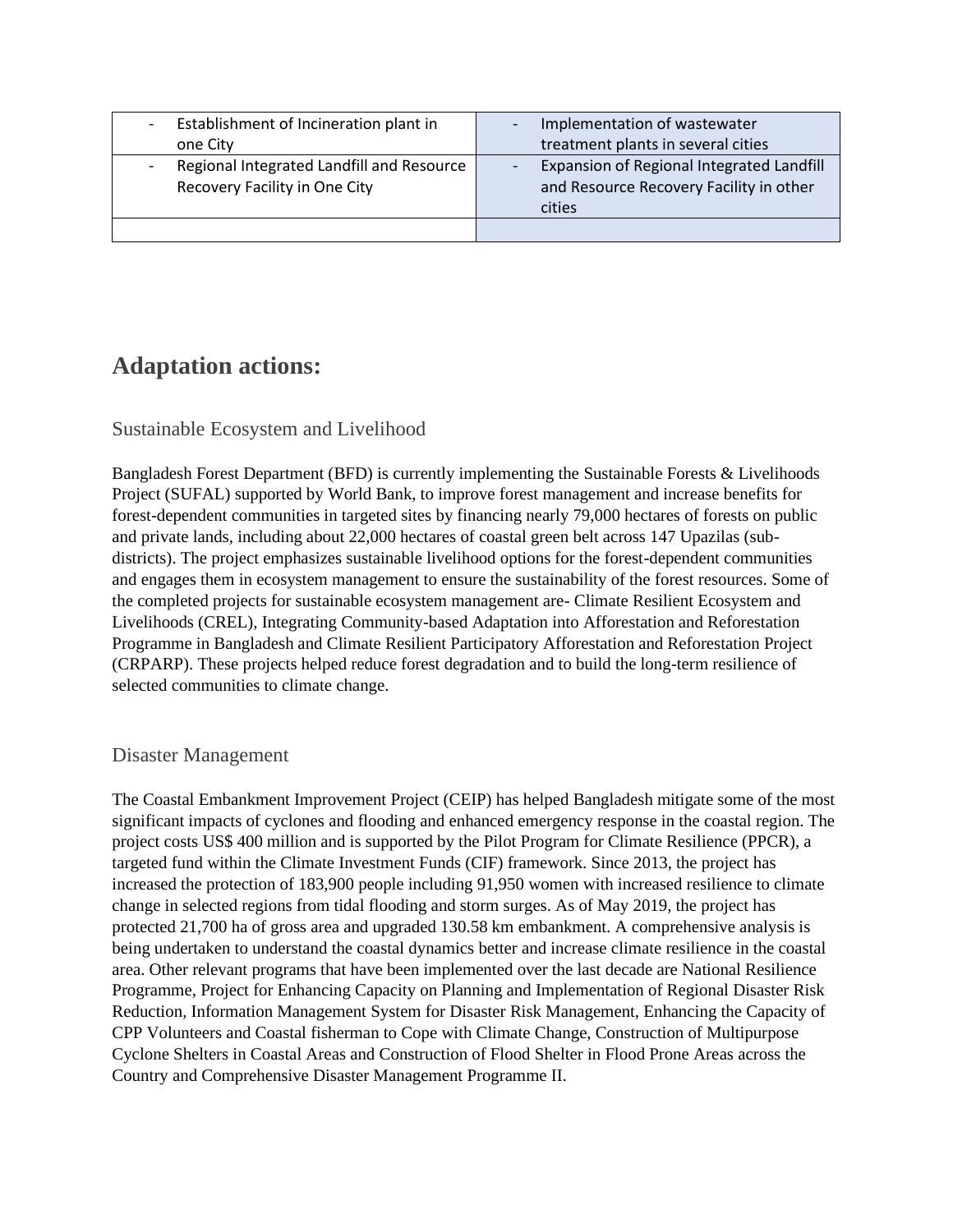#### Agriculture and Food Security

The Ministry of Agriculture, Ministry of Fisheries and Livestock and Ministry of Food have contributed to climate change adaptation through the activities related to, research and education program; agricultural extension and training; production, standardization, certification, preservation and distribution; support and rehabilitation; minor irrigation programs; and improved value chain. The ministries have initiated many investment projects/programmes which focus mainly on increasing food productivity and sustaining growth in the face of the adverse effect of climate change. Some of the notable projects are- National Agricultural Technology Program-Phase II Project (NATP-2), support to seaweed cultivation, processing and marketing through assessment and capacity development, Enhanced Coastal Fisheries (ECOFISH BD), Community-based Climate Resilient Fisheries and Aquaculture Development in Bangladesh, Inclusive agriculture and agro-industrial value chain development as an enabler of poverty reduction in Bangladesh, South West Region Livestock Development Project, Establishment of Regional Duck Breeding Farm along with Hatchery (3rd Phase), Scavenging Poultry Conservation and Development Project, and Establishment of Fish Landing Centers in Haor Area, Institutionalization of Food Safety in Bangladesh for Safer Food, Construction of new food storage, and Modern Food Storage Facilities.

#### Water Resources Management

Ministry of Water Resources has a major function in addressing the adverse impacts of climate change. Through its recent activities, the Ministry has directly contributed to climate change adaptation. Projects strongly relevant to climate change under this Ministry include Char Development and Settlement Project-4, flood control and drainage improvement for removal of drainage congestion in Noakhali area, climate-smart agricultural water management, and planning for flood management in Bangladesh (the Ganges and Brahmaputra Basin), Blue Gold Program for Water Management and Environmental Development. Re-excavation of small rivers, canals and water bodies in 64 districts (1st phase) etc. A total of 726 km river bank protection, 2,123 km river excavation and dredging, 1,266 km embankment, excavation/ re-excavation of 181 km irrigation canal and 499 km drainage canal, 2.58 million ha land reclamation from rivers and estuary areas in the last 10 years have been done. One million trees have been planted in the embankments, river/canal banks to mitigate carbon emission, and 2725.1 ha marshlands were rehabilitated and included in fisheries culture to enhance livelihood activities by the Ministry of Livestock and Fisheries.

#### Surface Water Use and Rainwater Harvesting

Several city water supply authorities are implementing projects to increase surface water use and reduce groundwater use. These projects will reduce energy consumption for pumping groundwater and contribute to GHG emission reduction. Dhaka WASA has implemented three plants supplying 913 million litres per day (MLD) drinking water and 950 MLD capacity will be added from two plants under implementation. Similarly, Rajshahi WASA and Khulna WASA are implementing a 200 MLD capacity plant and 0.78 million cubic metre capacity reservoir.